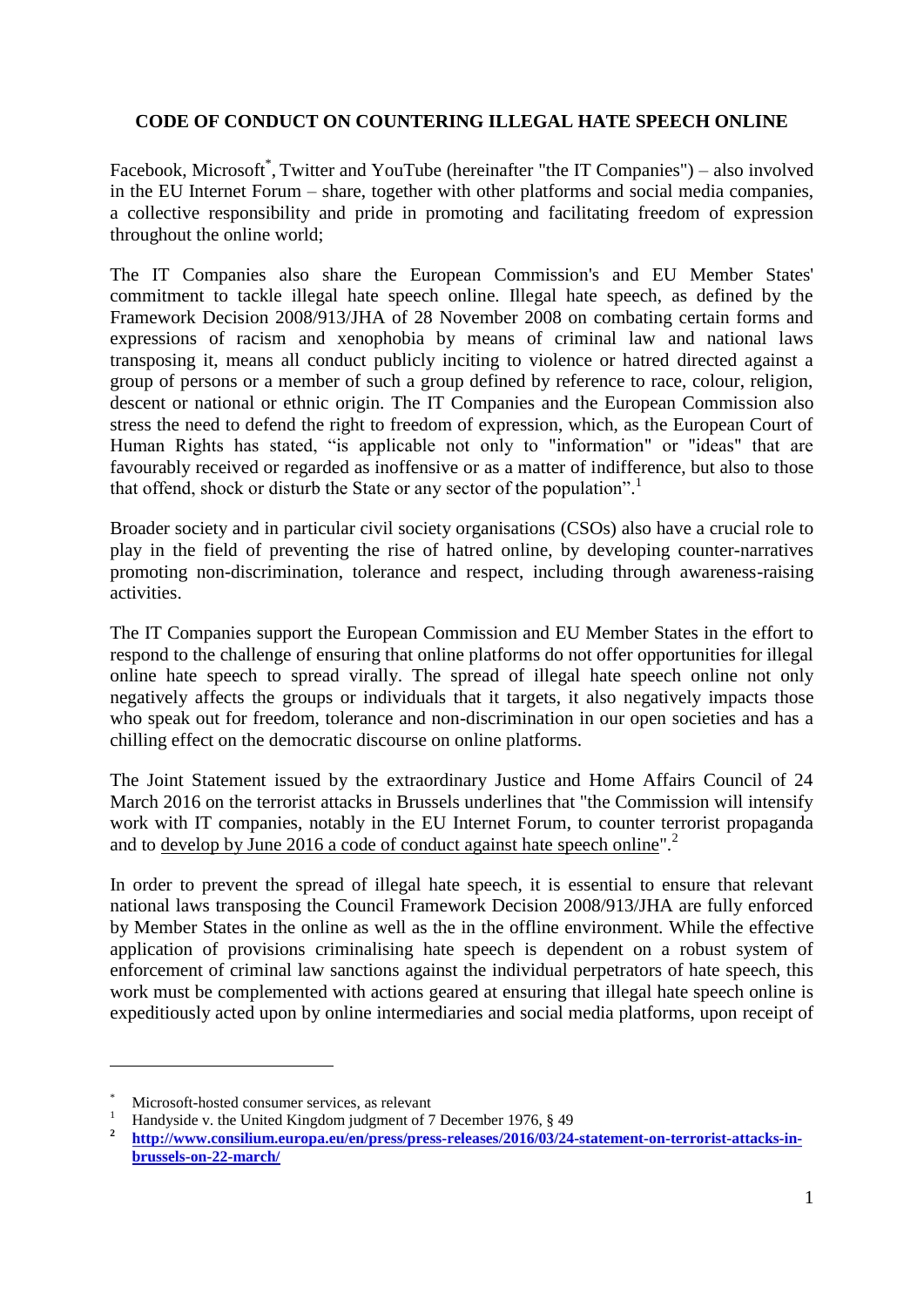a valid notification, in an appropriate time-frame. To be considered valid in this respect, a notification should not be insufficiently precise or inadequately substantiated.

The IT Companies underline that the present code of conduct<sup>3</sup> is aimed at guiding their own activities as well as sharing best practices with other internet companies, platforms and social media operators.

The IT Companies, taking the lead on countering the spread of illegal hate speech online, have agreed with the European Commission on a code of conduct setting the following public commitments:

- The IT Companies to have in place clear and effective processes to review notifications regarding illegal hate speech on their services so they can remove or disable access to such content. The IT companies to have in place Rules or Community Guidelines clarifying that they prohibit the promotion of incitement to violence and hateful conduct.
- Upon receipt of a valid removal notification, the IT Companies to review such requests against their rules and community guidelines and where necessary national laws transposing the Framework Decision 2008/913/JHA, with dedicated teams reviewing requests.
- The IT Companies to review the majority of valid notifications for removal of illegal hate speech in less than 24 hours and remove or disable access to such content, if necessary.
- In addition to the above, the IT Companies to educate and raise awareness with their users about the types of content not permitted under their rules and community guidelines. The notification system could be used as a tool to do this.
- The IT companies to provide information on the procedures for submitting notices, with a view to improving the speed and effectiveness of communication between the Member State authorities and the IT Companies, in particular on notifications and on disabling access to or removal of illegal hate speech online. The information is to be channelled through the national contact points designated by the IT companies and the Member States respectively. This would also enable Member States, and in particular their law enforcement agencies, to further familiarise themselves with the methods to recognise and notify the companies of illegal hate speech online.
- The IT Companies to encourage the provision of notices and flagging of content that promotes incitement to violence and hateful conduct at scale by experts, particularly via partnerships with CSOs, by providing clear information on individual company Rules and Community Guidelines and rules on the reporting and notification processes. The IT Companies to endeavour to strengthen partnerships with CSOs by widening the geographical spread of such partnerships and, where appropriate, to provide support and

 $\overline{a}$ 

<sup>3</sup> Article 16 of Directive 2000/31/EC of the European Parliament and of the Council of 8 June 2000 on certain legal aspects of information society services, in particular electronic commerce, in the Internal Market ('Directive on electronic commerce', OJ L 178, 17.7.2000), indicates that Member States and the Commission shall encourage the drawing up of codes of conduct at Union level, by trade, professional and consumer associations or organisations designed to contribute to the implementation of its Articles 5 to 15.